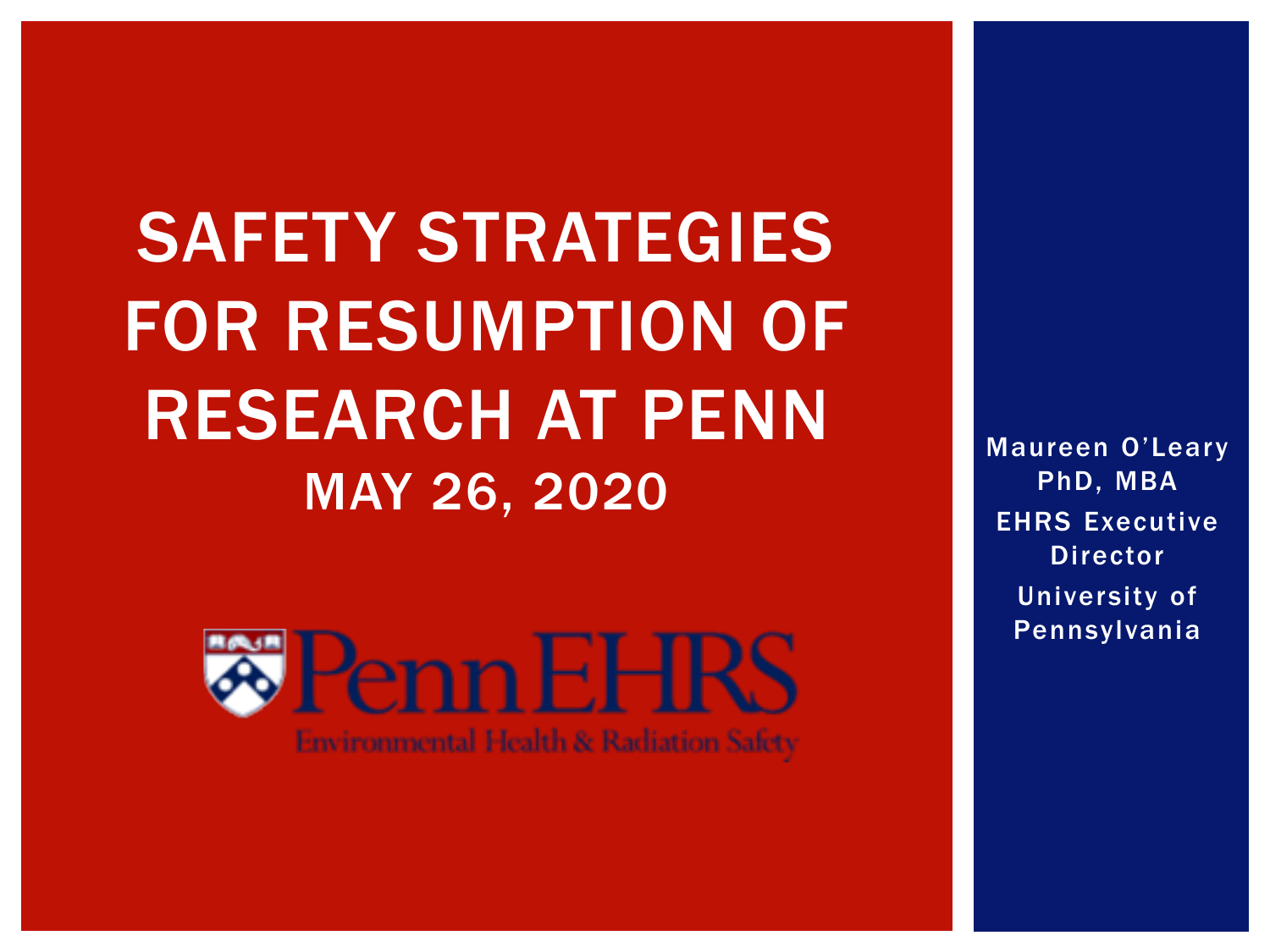# WHAT IS COVID 19?

- Coronavirus disease 2019, or COVID -19, is a respiratory illness .
- Signs & Symptoms may include fever (>99.8F), chills, muscle pain, cough, shortness of breath, sore throat, headaches, and sudden loss of taste and smell.
- Symptoms can appear 2-14 days after exposure to the virus that causes COVID -19.
- COVID -19 is caused by the virus SARS -CoV -2.



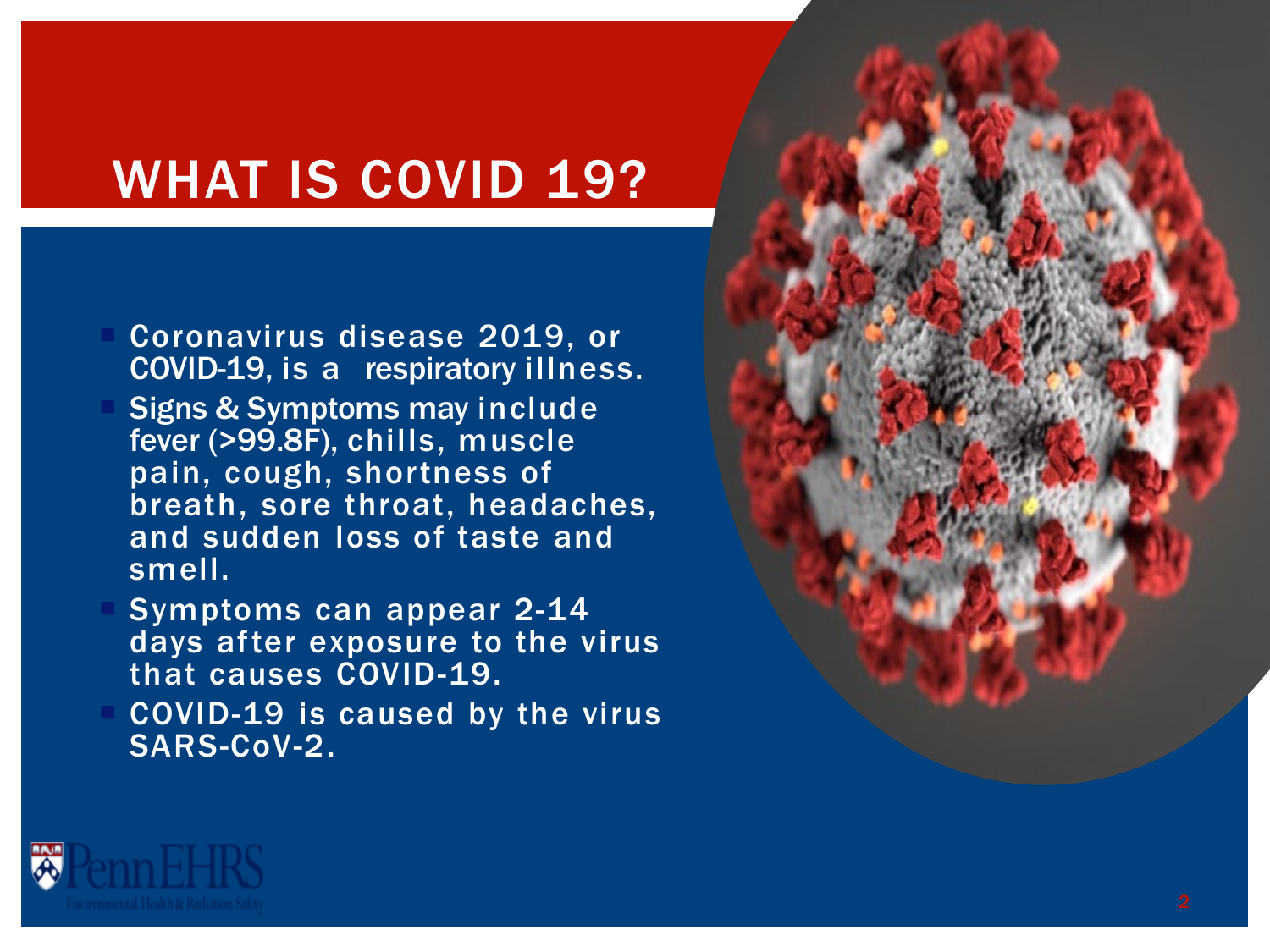### COVID-19 CASES- PHILADELPHIA

- COVID-19 tests 85,142
- Confirmed cases 21,641
- 1,235 Deaths (657 (53%) in long-term care facilities)
- 4,783 hospitalized
- Testing for COVID-19 has expanded to anyone with a cough, fever, chills, sore throat, loss of taste & smell

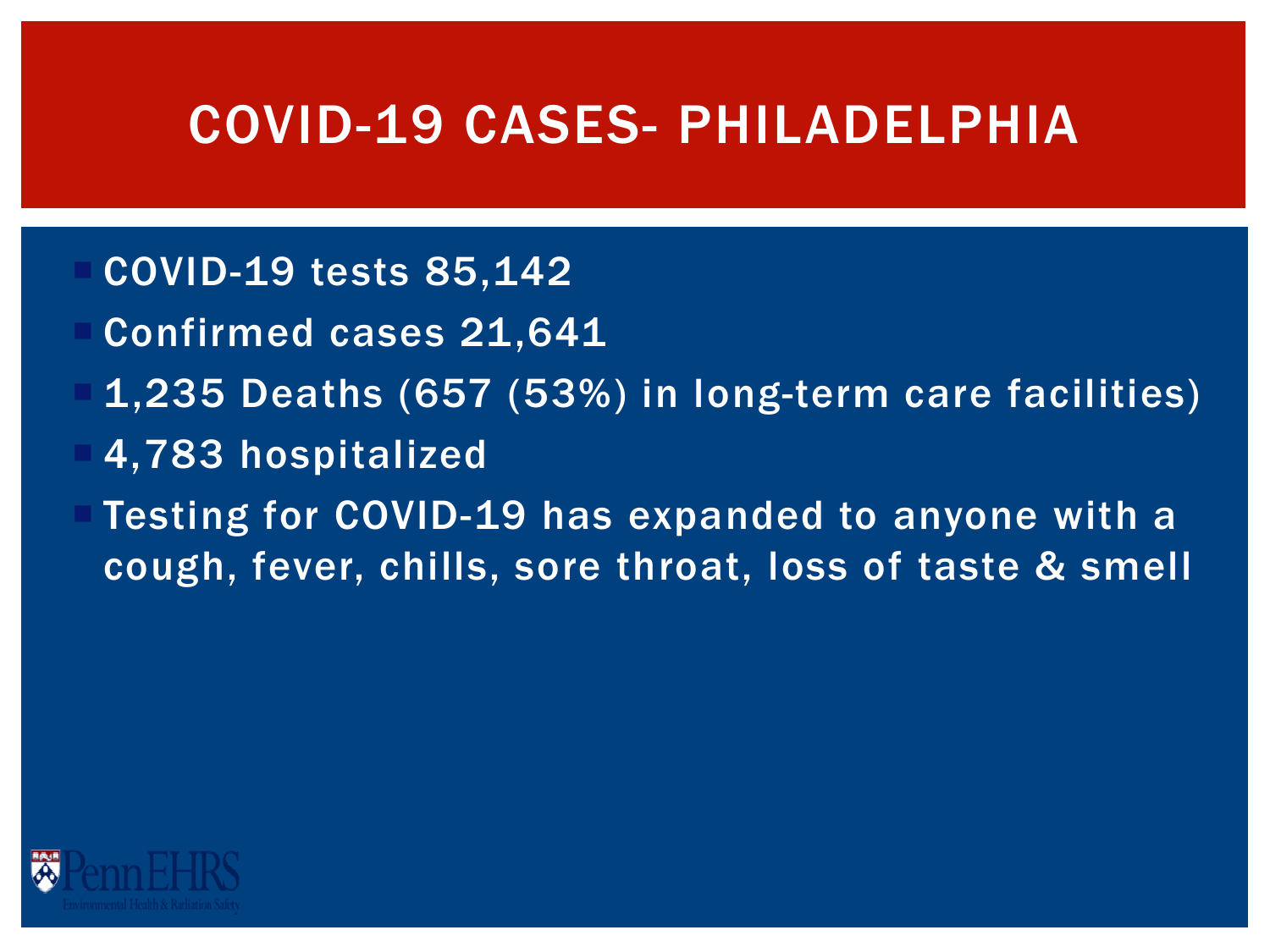#### HOW IS THE VIRUS SPREAD?

- Between people who are in close contact with one another (within about 6 feet).
- Through respiratory droplets produced when an infected person coughs, sneezes or talks. These droplets can land in the mouths or noses of people who are nearby or possibly be inhaled into the lungs.
- It may be possible that a person can get COVID-19 by touching a surface or object that has the virus on it and then touching their own mouth, nose, or possibly their eyes. This is not thought to be the main way the virus spreads.
- COVID -19 can be spread by people 1-3 days before symptoms appear.



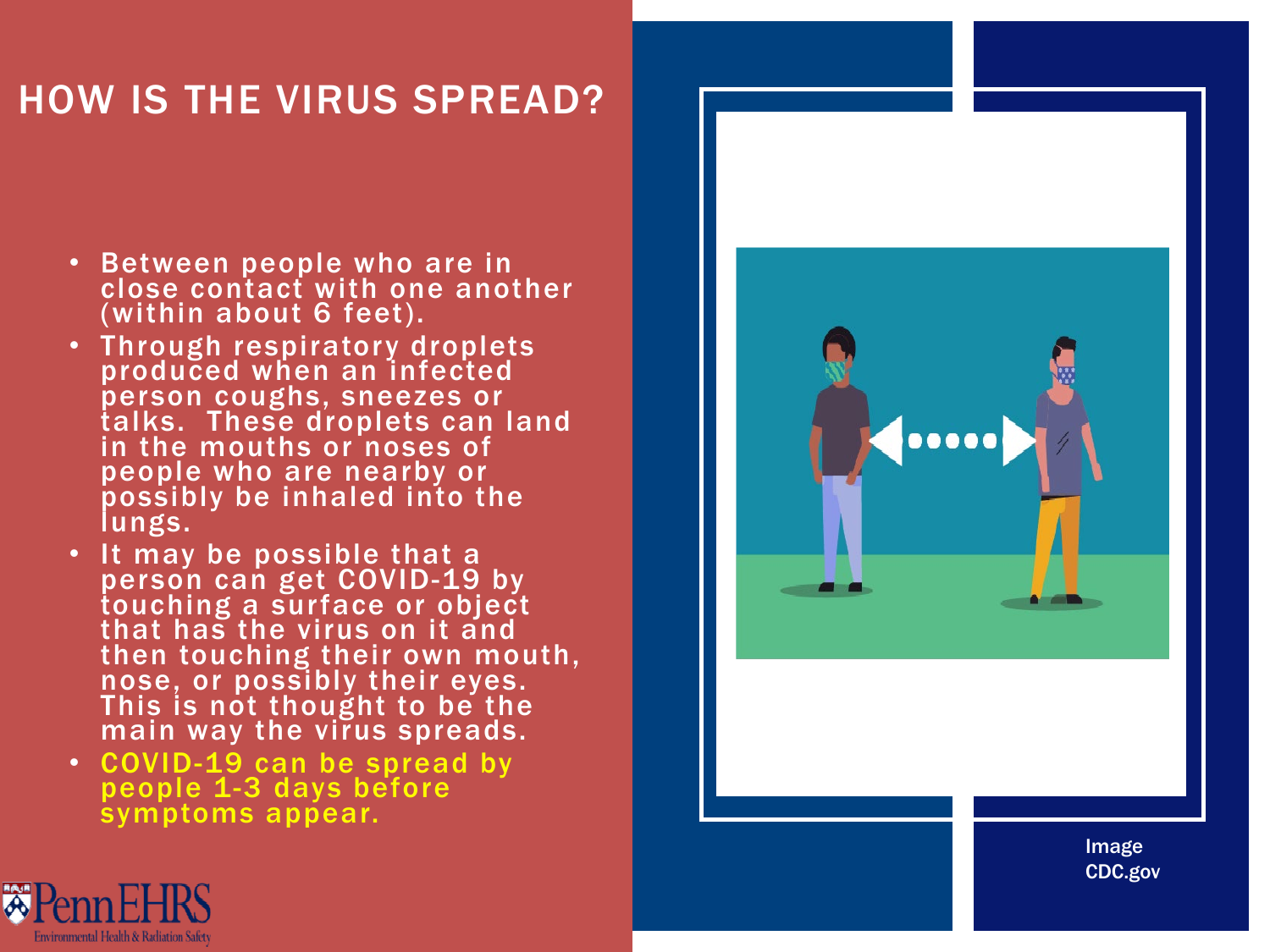## 6 SAFETY STRATEGIES FOR RETURNING TO **CAMPUS**

- **Health Self-Monitoring**
- Social Distancing
- **Mask Wearing**
- **Hand Hygiene**
- 5. Cleaning and Disinfection of Surfaces
- 6. COVID-19 Case Reporting and Close Contact Tracing

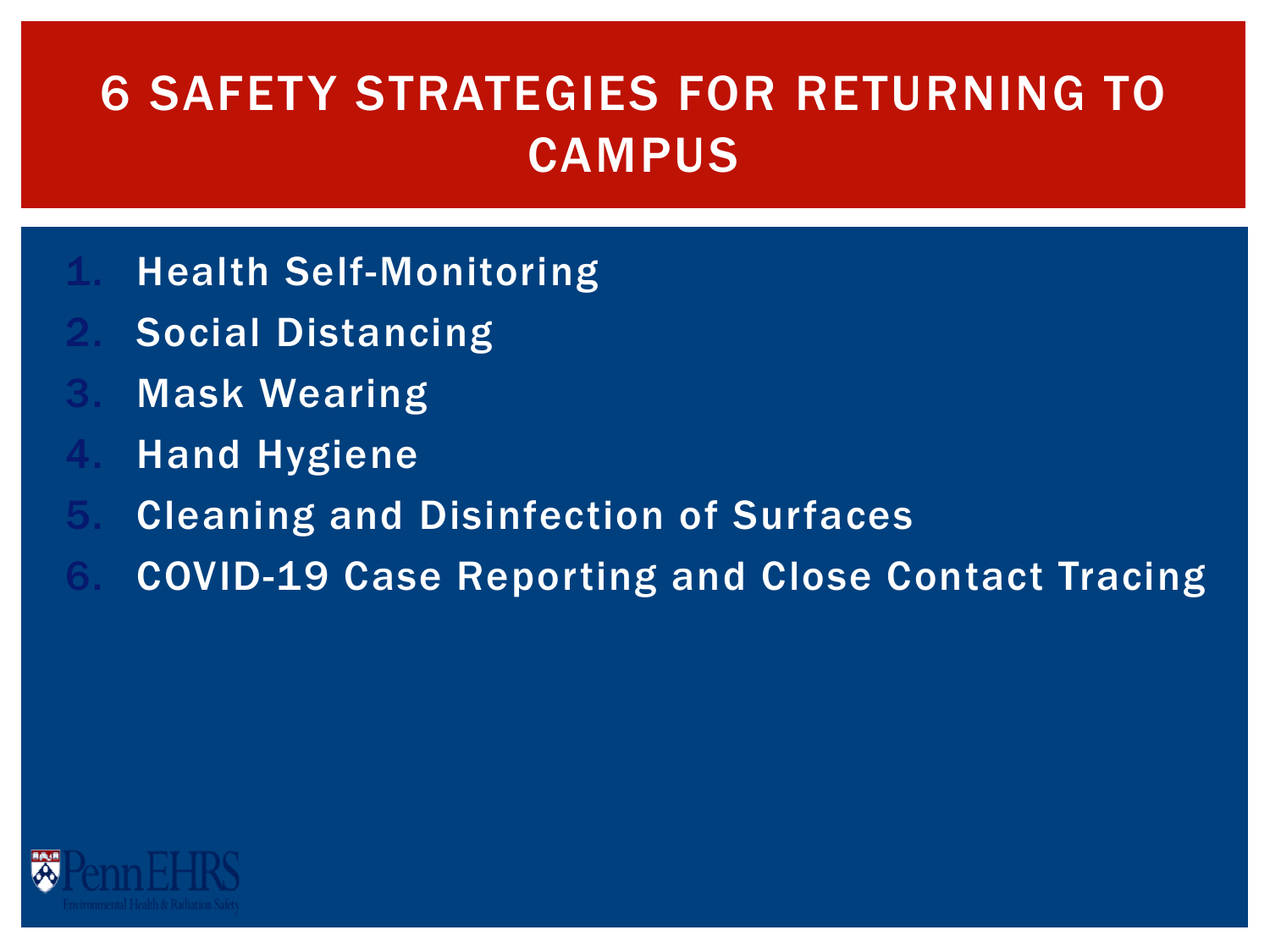### SAFETY STRATEGIES FOR RETURNING TO CAMPUS #1 HEALTH SELF-MONITORING

- Self-Monitor for symptoms everyday and do not come to campus if you are sick
- Hospitals use a phone-based app
- Mass General Brigham Hospital System
	- **175,000 employees, 2/3 onsite**
	- Week one=500 reported symptoms
	- Total through May=11,000 reported symptoms
	- **1,400 tested positive for COVID-19**

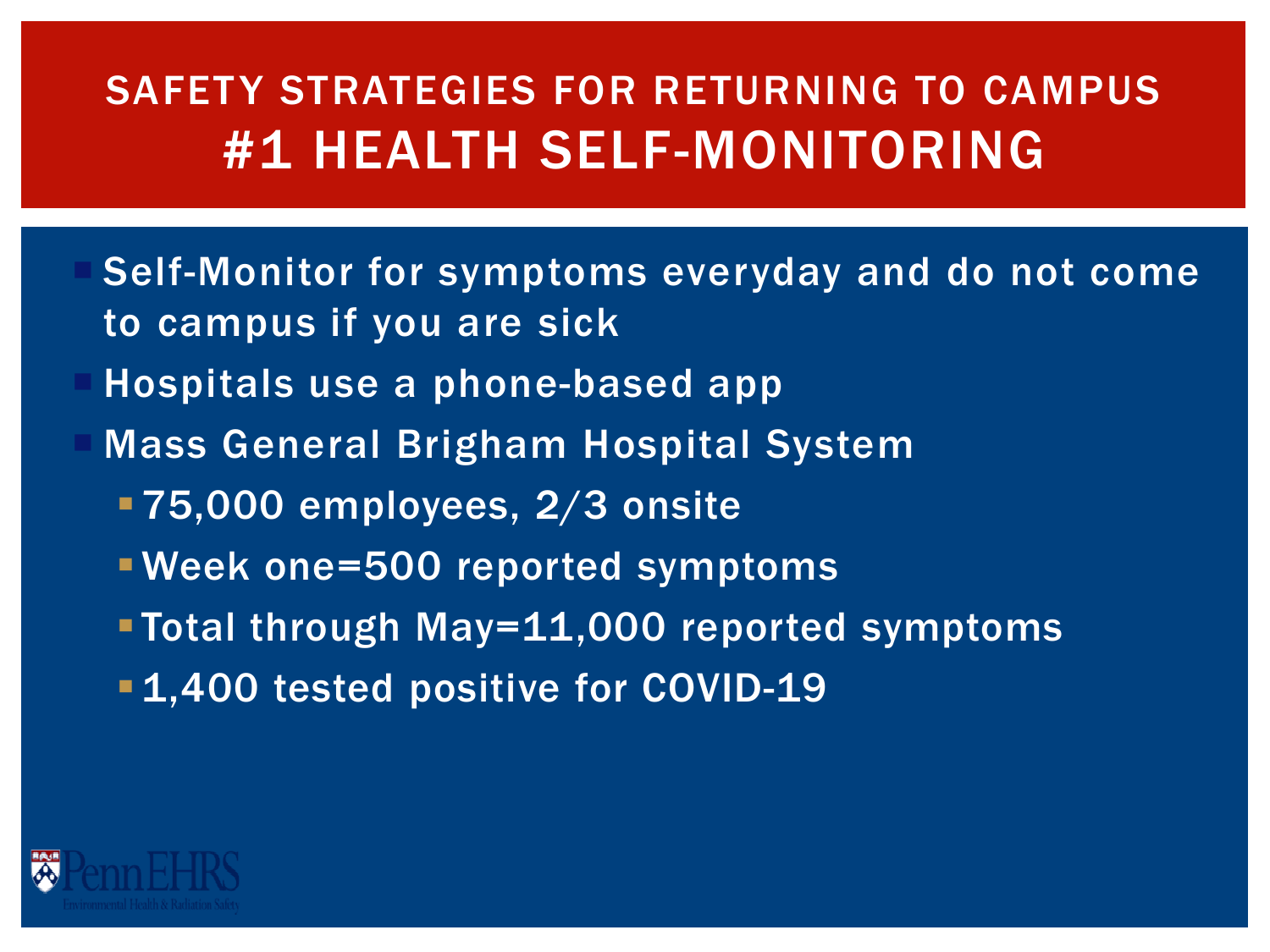#### OUTCOMES OF HEALTH SELF-MONITORING

- Reduces (workplace) transmission
- Cultural change
	- Calling in sick is not a sign of weakness, but means you care about others!
- Awareness
	- **Mild COVID-19 symptoms such as nasal congestion** and runny nose
	- Close contact with a COVID-19 case

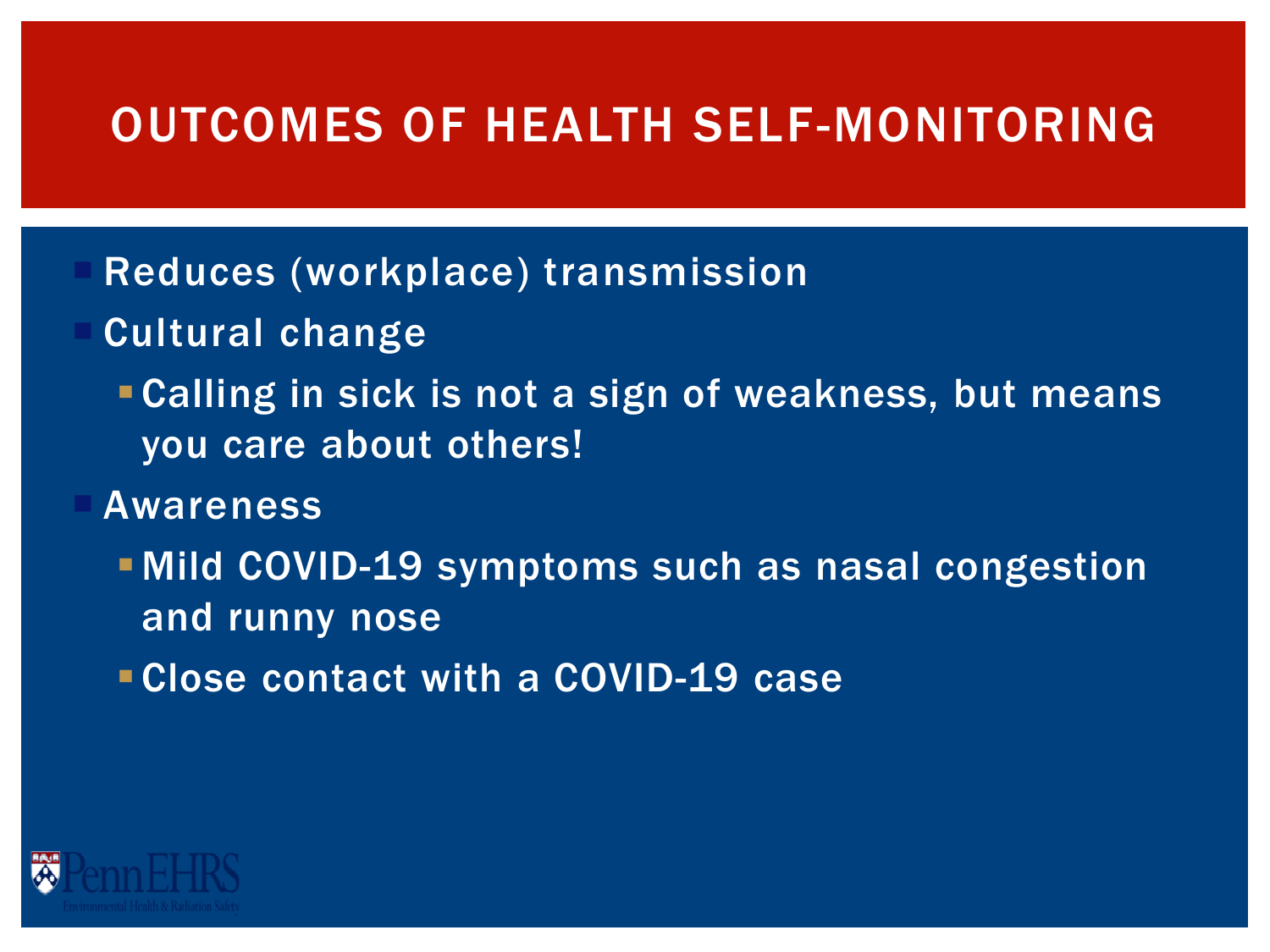#### SAFETY STRATEGIES FOR RETURNING TO CAMPUS #2 SOCIAL DISTANCING

#### Six-foot–Rule determined by:

- Theoretical models, simulation studies and evidence from previous outbreaks
- Reproduction Ratio (RO) from a COVID-19 case is to 2 (-3) other people
- Exposure time matters 10-15 minutes

 Social distancing must be maintained even while wearing a mask

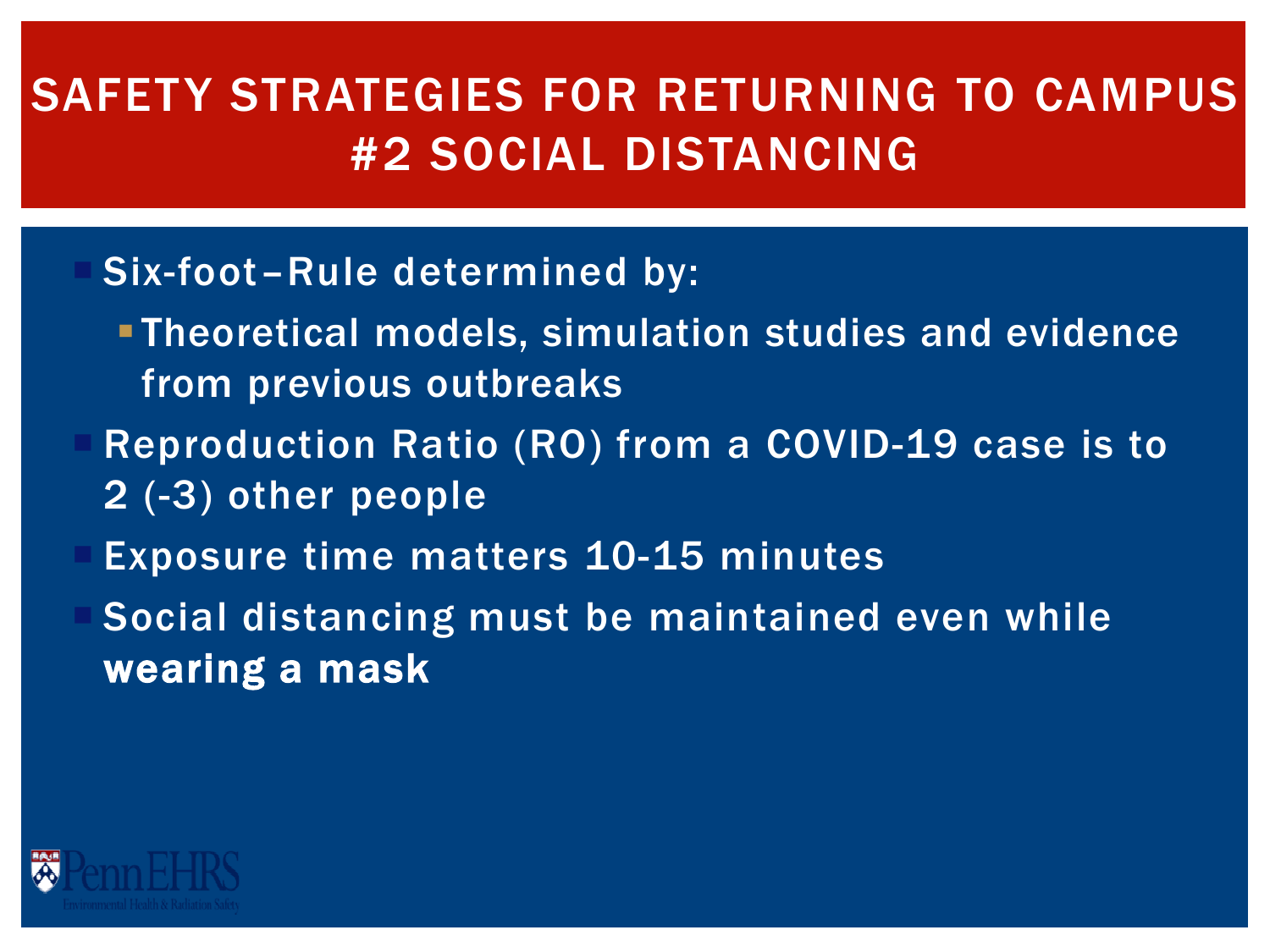### SAFETY STRATEGIES FOR RETURNING TO CAMPUS #3 MASKS

- Masks must be worn at all times at Penn except:
	- When eating/drinking and 6ft away from others
	- When seated in a private office,
	- Or in a cubicle whose sides extent above the head of the employee

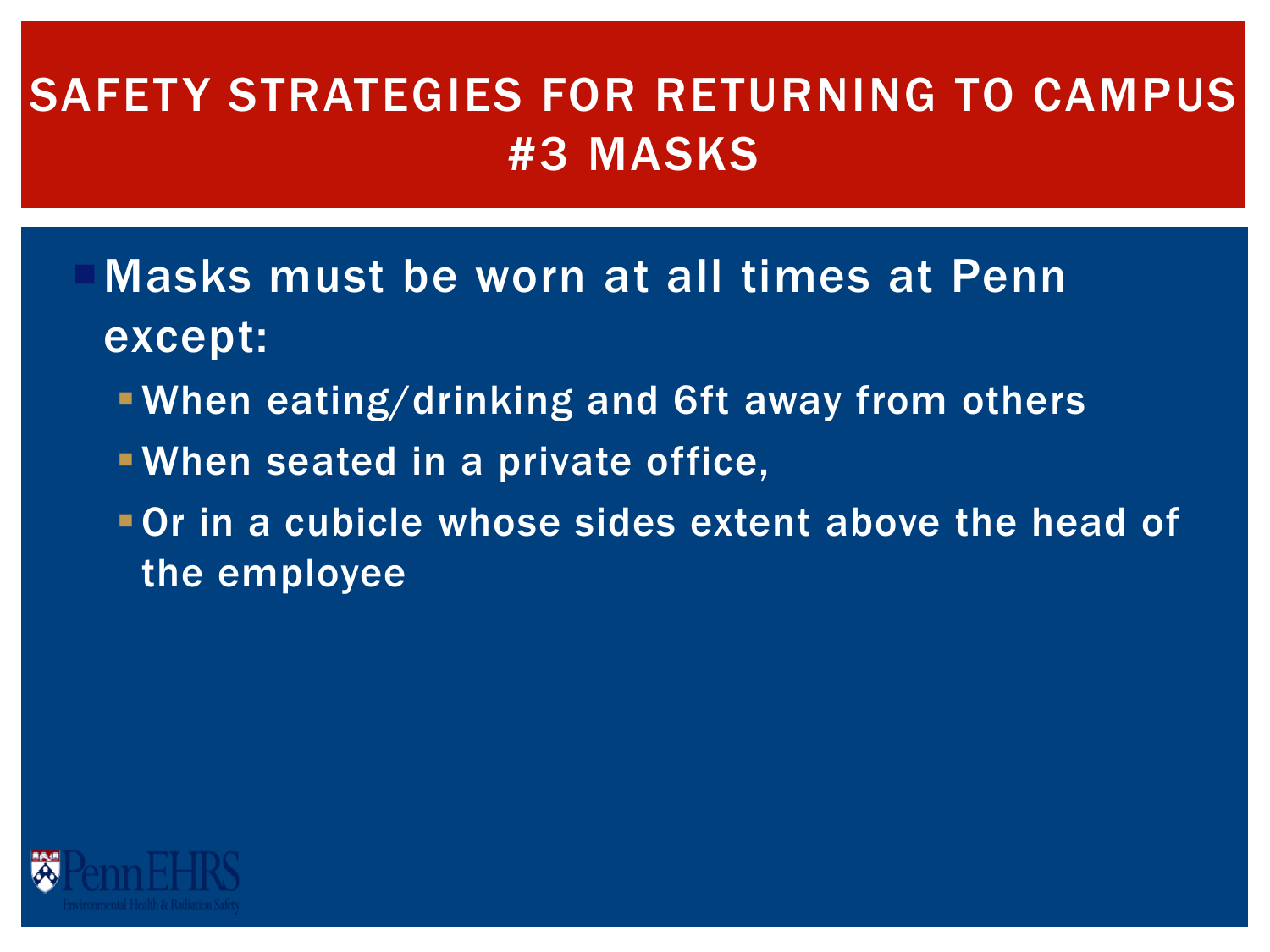## MASKS

- Basic logic with cloth face coverings and surgicaltype masks= I protect you; you protect me.
- Protection from COVID-19 asymptomatic carriers and people that are infected who do not yet show symptoms or have just begun to
- Combining masks and distancing provides source control for viral transmission

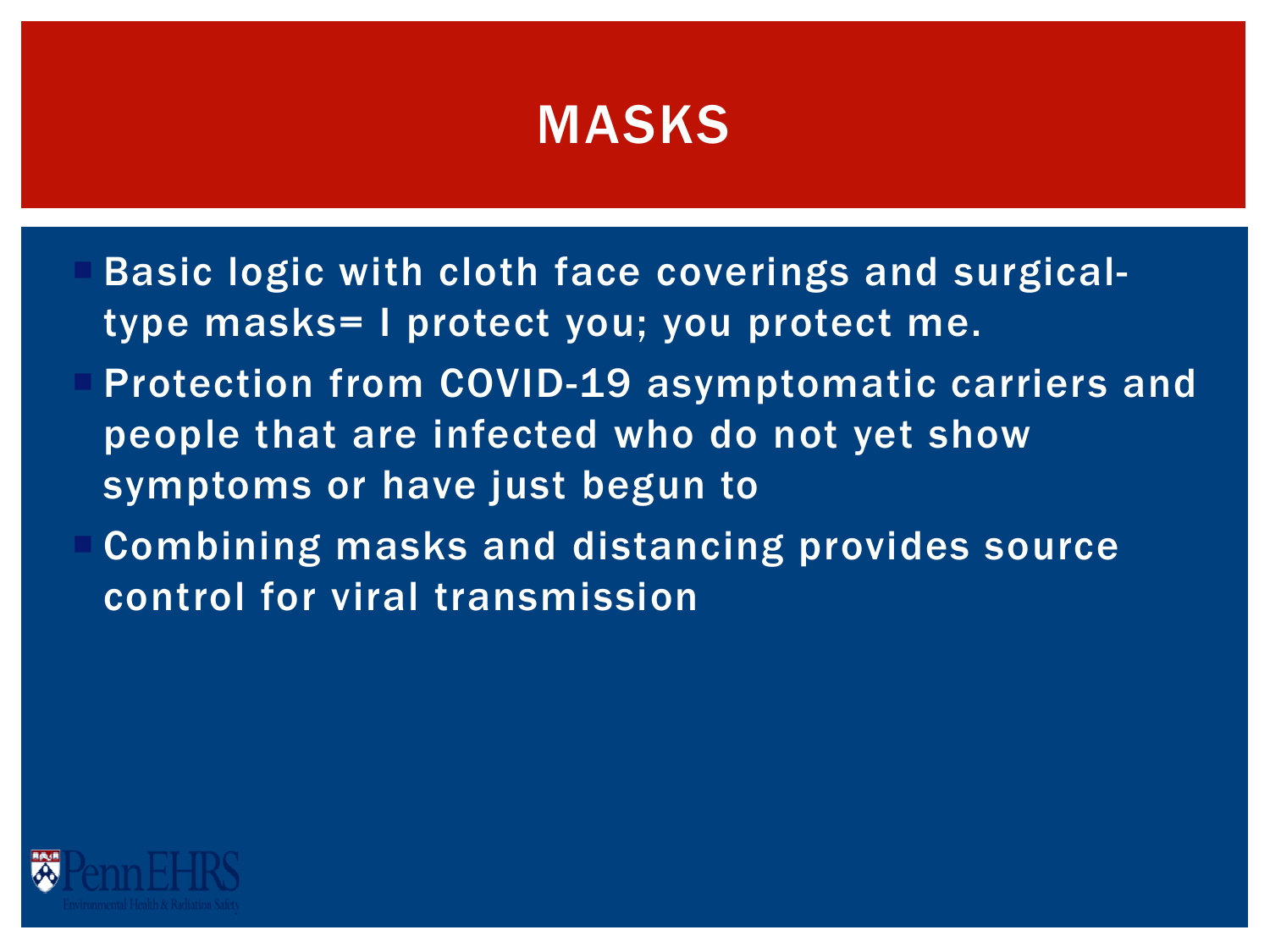## MASK COMPARISON

#### Cloth Face **Covering**



Homemade 2-ply 100% cotton face coverings help people who may be unaware that they have the virus from transmitting it to others. To make or use follow CDC guidance.

#### Surgical-Style Face **Masks**



Masks (surgical-style) that cover the nose and mouth prevent droplets from being spread by the person wearing them.

Acceptable for Penn Universal Mask Precautions.

#### Respirators (N95, N99, N100)



Tight-fitting, NIOSHapproved respirators are in limited supply and should be reserved for healthcare staff.

**Not recommended**  for Penn Universal Mask Precautions.

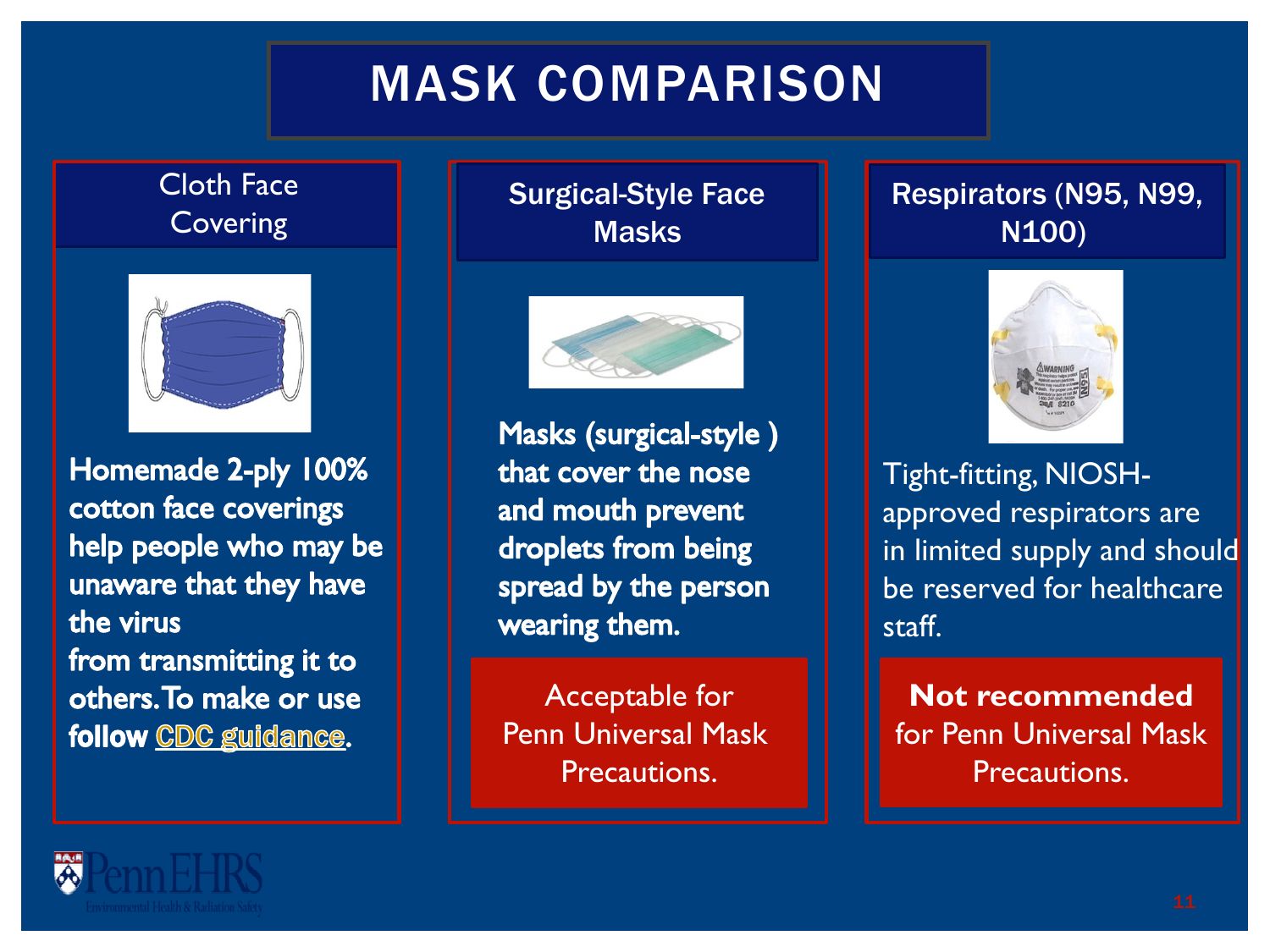## MASKS

- Surgical masks if worn properly are effective at blocking 99% of respiratory droplets expelled by people with COVID-19
- Cotton masks are in general variable depending on the number of layers, weave, thread count and fit. Found to block expelled respiratory droplets Mask specifications can be found on the EHRS website

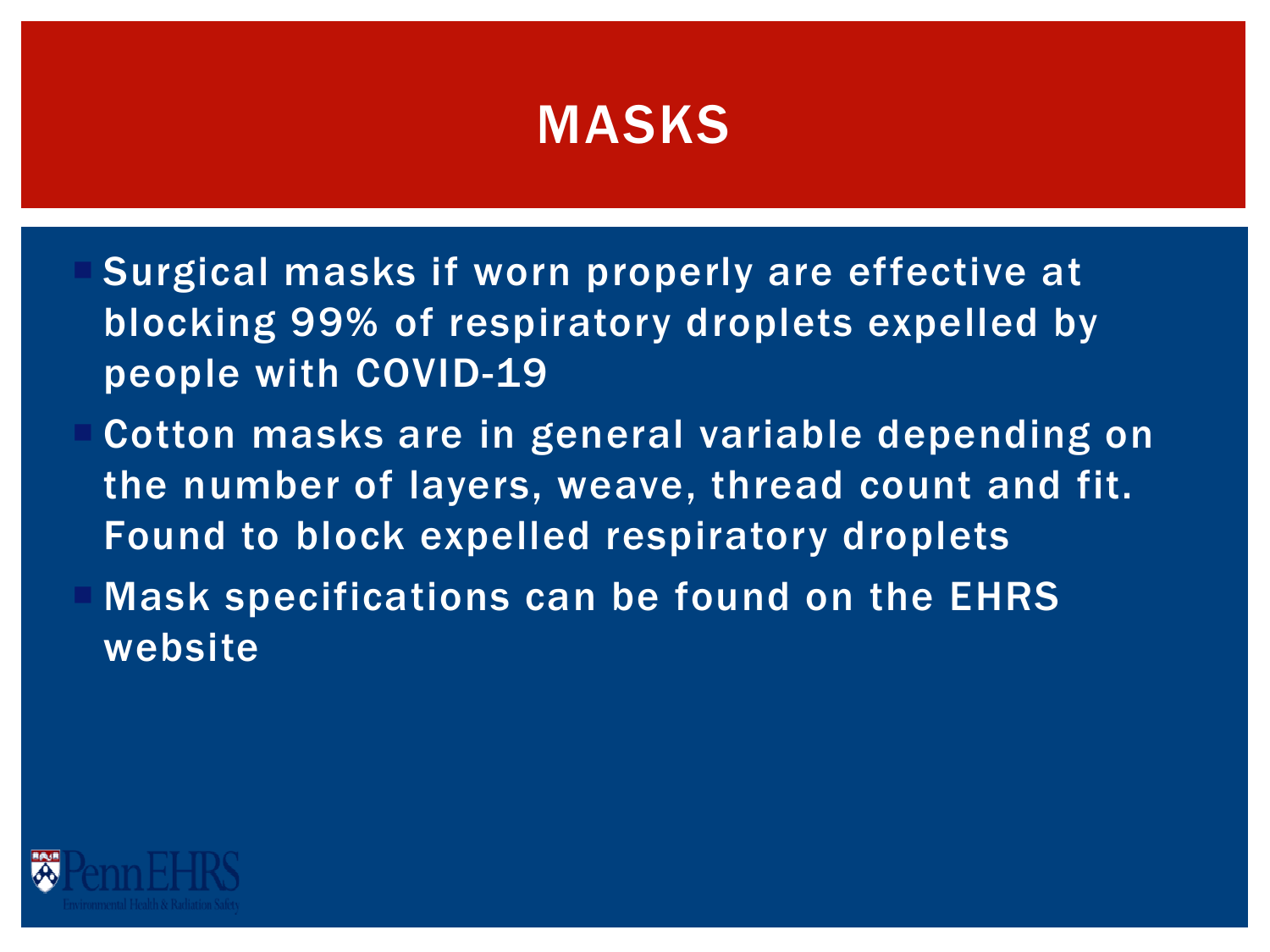#### MASKS

- Bone Marrow transplant Unit 4 years of surgical mask wearing
	- **Transmission to patients from health care workers** and visitors
	- Mask compliance 98%
	- Resulted in a 60% decrease in patient infections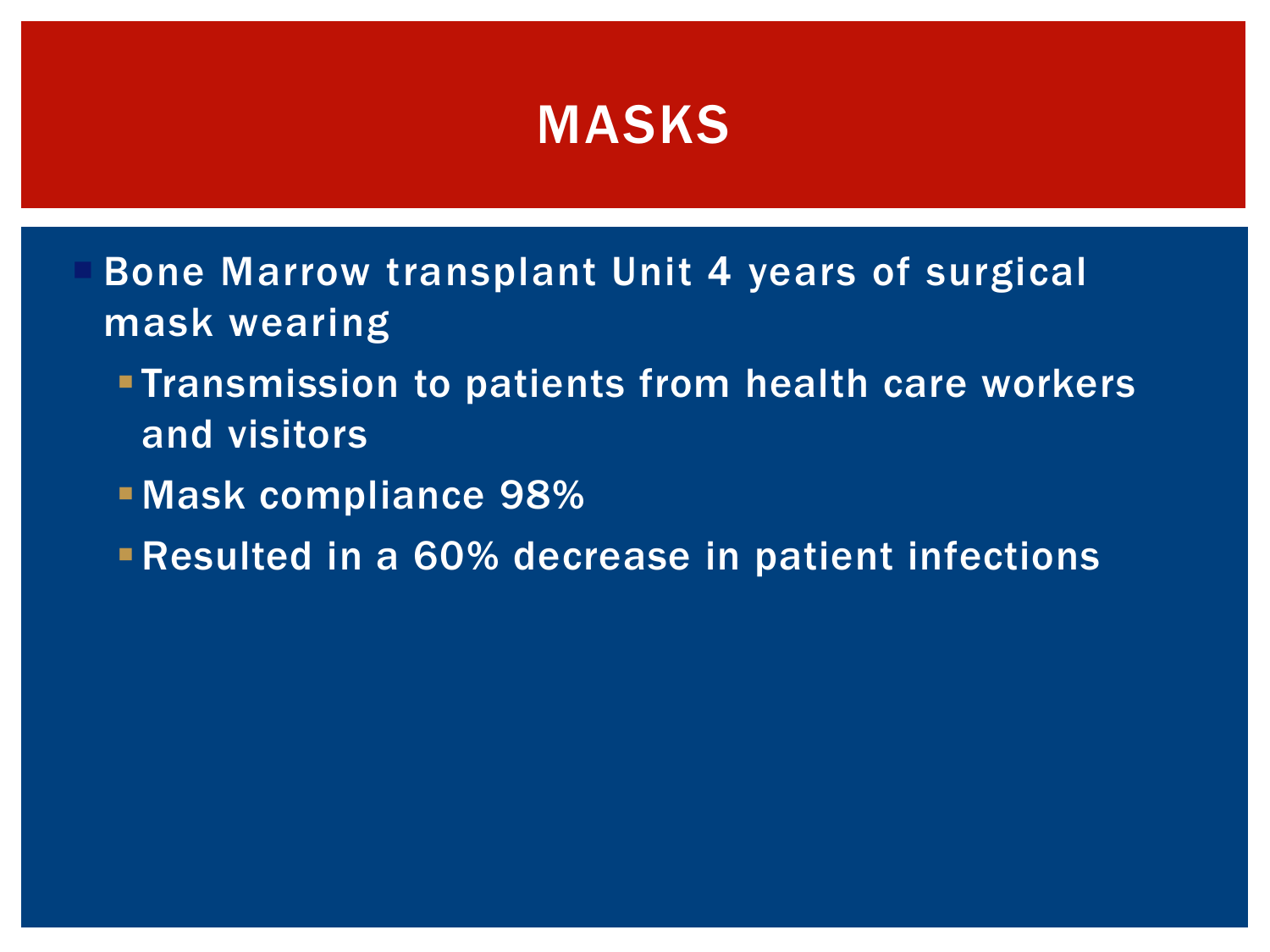### SAFETY STRATEGIES FOR RETURNING TO CAMPUS #4 HAND WASHING

- Hands should be washed frequently with soap and water (~6% environmental transmission)
- Use hand sanitizer if no sink is available.
- Military Boot Camp Case
	- **Implemented a top down program of hand washing**
	- **Hand washing required 5 times/day**
	- Visits to infirmary for respiratory infections reduced by 45%

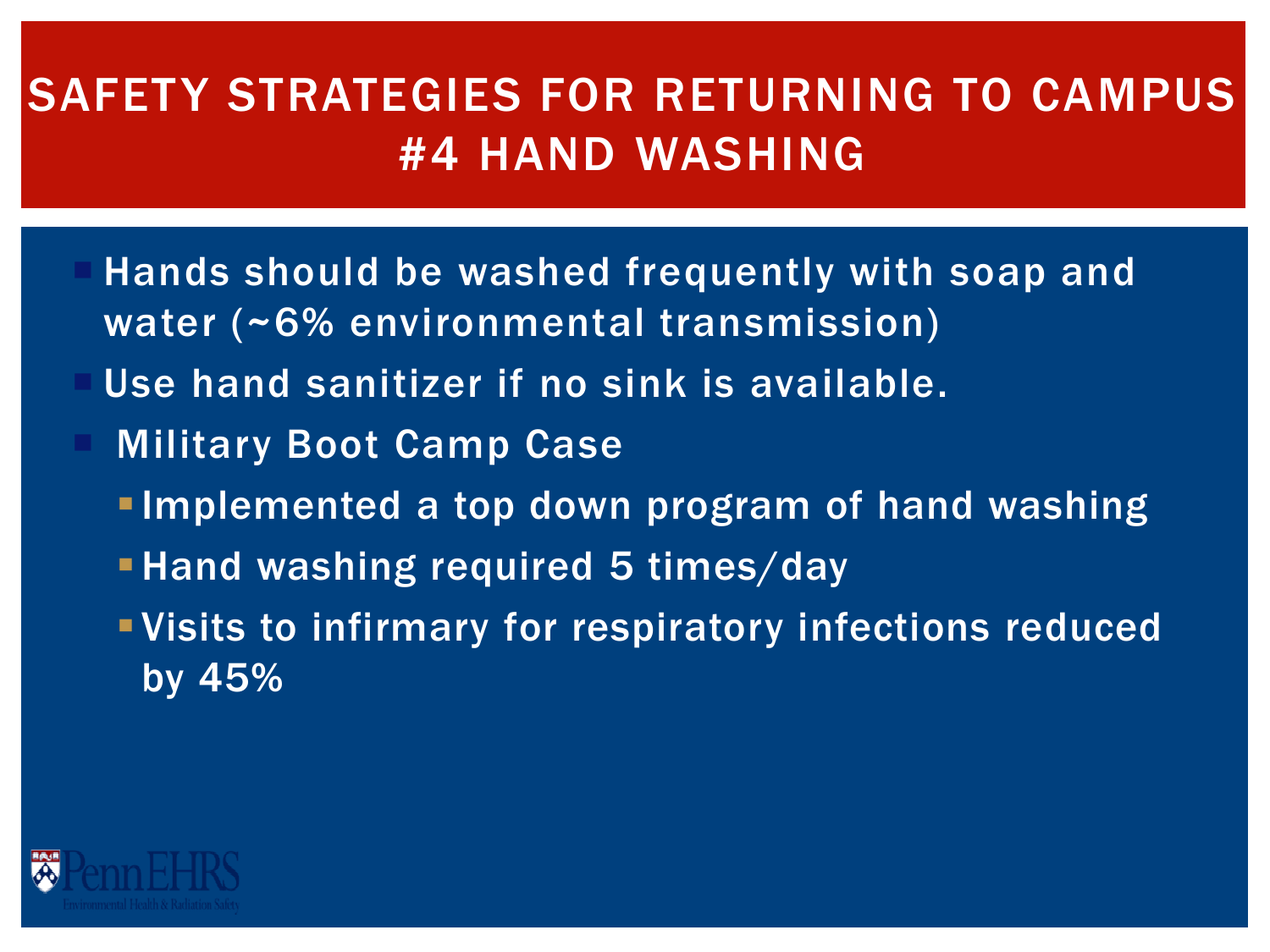### SAFETY STRATEGIES FOR RETURNING TO CAMPUS #5 CLEANING

- Clean then disinfect surfaces
- Clean and disinfect between shifts and common area/equipment use
- In addition clean and disinfect high-touch areas routinely
- High Touch surfaces:
	- **Elevator buttons**
	- Door handles
	- Shared equipment
	- **Light switches**
	- Toilets
	- Sinks/faucets

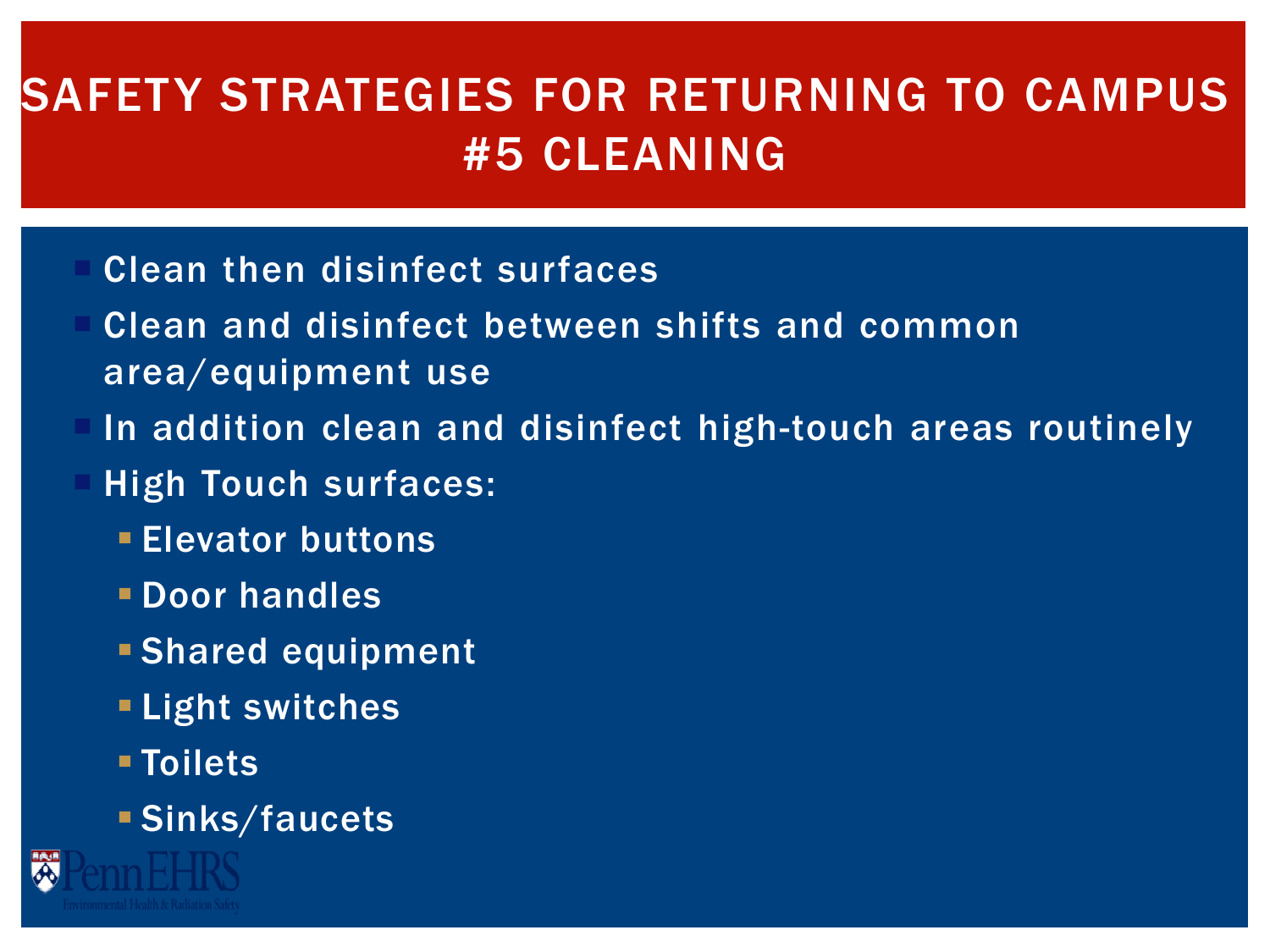#### PERSONAL PROTECTIVE EQUIPMENT (PPE)

- EHRS and FRES have purchased limited central emergency stock of supplies
- Schools are responsible for the procurement of their own supplies
- Central Inventory will include:
	- **-Hand washing soap and paper towels for labs**
	- Disinfectant wipes and sprays
	- **Hand sanitizer**
	- **Surgical Masks**
	- Cloth Masks

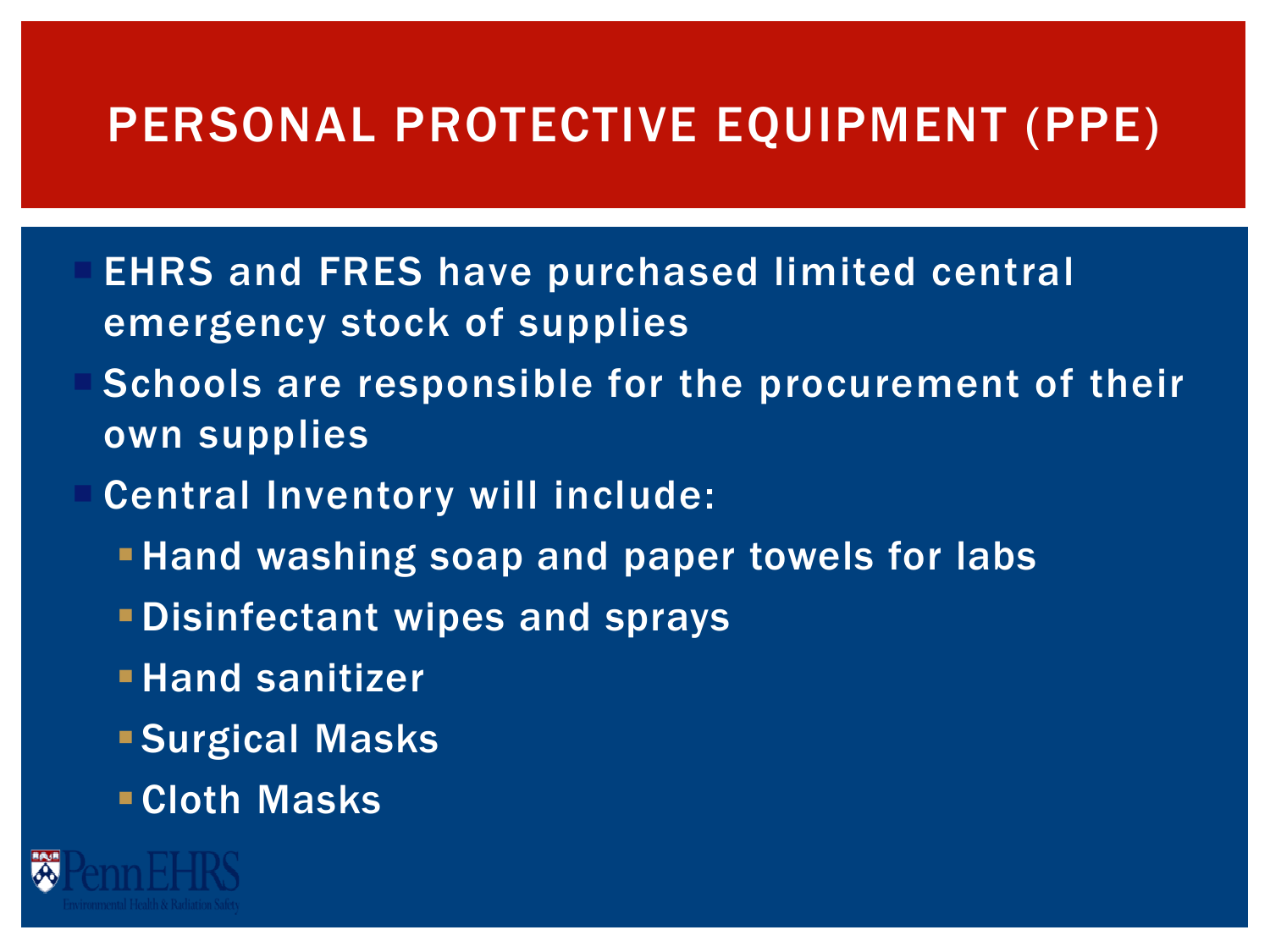# #6 COVID-19 CASE REPORTING AND CONTACT TRACING

- Contact tracing is extremely important in reducing transmission
- Philadelphia Department of Public Health contact tracing only for high risk facilities
- Student Health contact traces for students
- EHRS conducts contact tracing for essential employees (since April 10th)
	- **EHRS Public Health Task Force**
	- COVID-19 cases=17
	- Close Contacts=45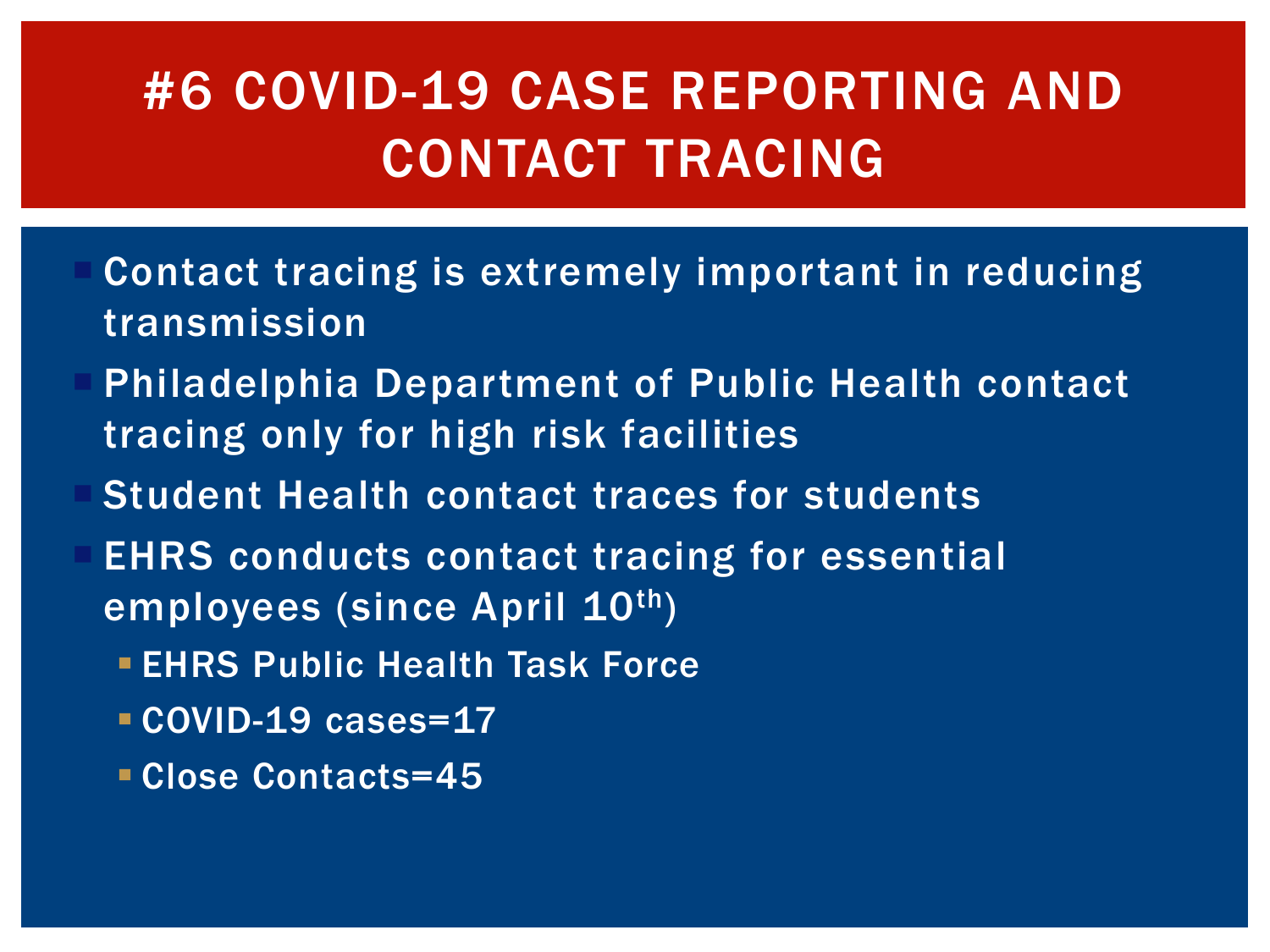#### SAFETY STRATEGIES FOR RETURNING TO CAMPUS #6 COVID-19 CASE REPORTING AND CONTACT TRACING

- If someone is COVID-19 positive, being tested, and/or a probable case:
	- **Notify Supervisor, EHRS and FRES**
	- Close off areas used by the person with probable or confirmed COVID-19.
	- **If possible open outside doors and windows or increase air** circulation in the areas.
	- Wait, if possible, 24 hours before cleaning and disinfection to minimize exposure to respiratory droplets
	- Cleaning staff will clean all public areas and high touch surfaces.
	- Laboratory staff will be responsible for cleaning the laboratory space/equipment and may request additional help from FRES.

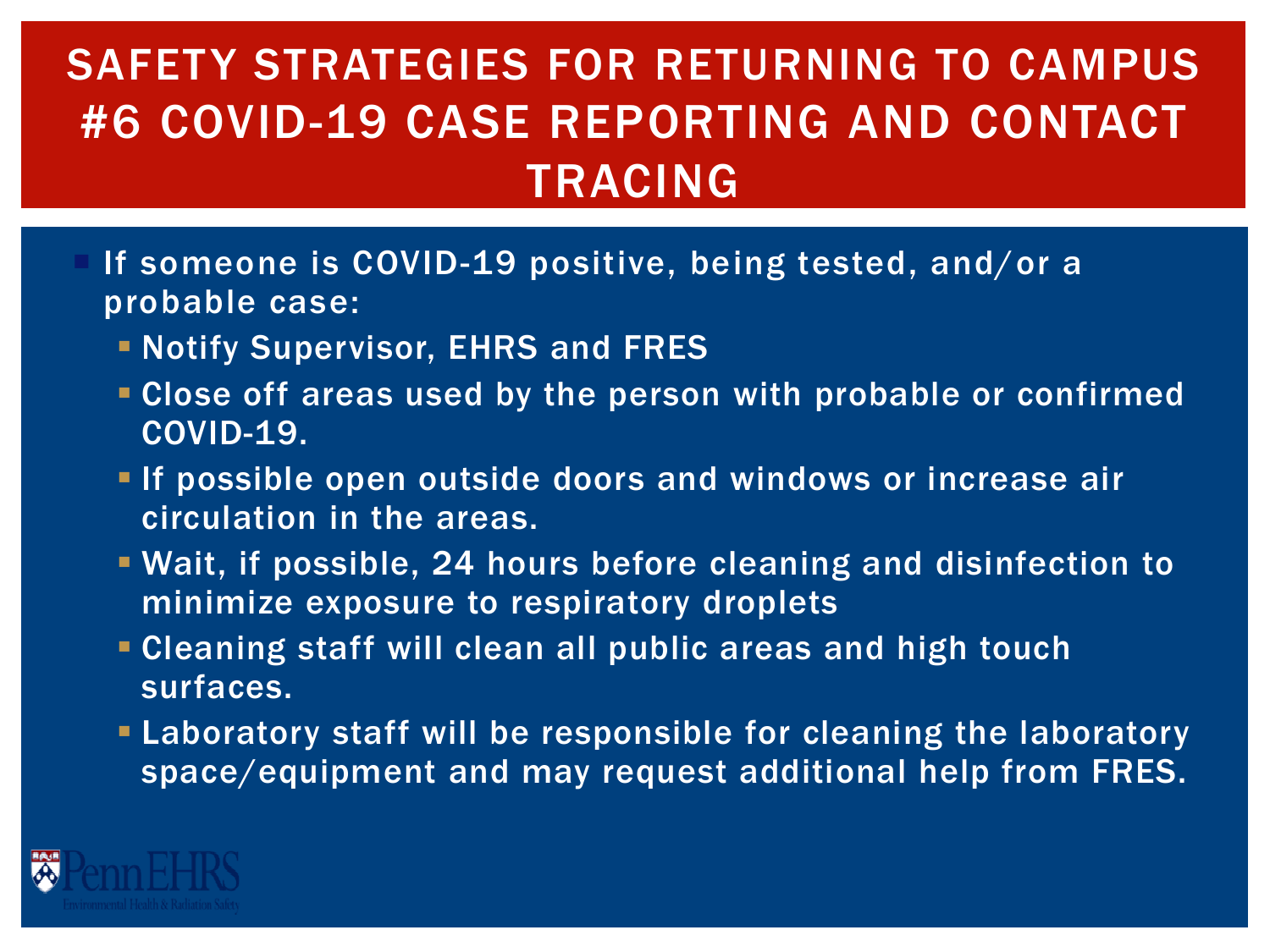#### SAFETY STRATEGIES FOR RETURNING TO CAMPUS #6 CONTACT TRACING (CONTINUED)

- Close Contact=Within 6 feet for greater than 10 minutes.
- Includes the 48 hours contact before symptom onset.
- Close contacts must self-isolate for 14 days (even if you do not develop symptoms)
- COVID-19 positive or probable cases MUST stay at home at least 10 days after onset AND be fever free for 72 hours with improving respiratory symptoms

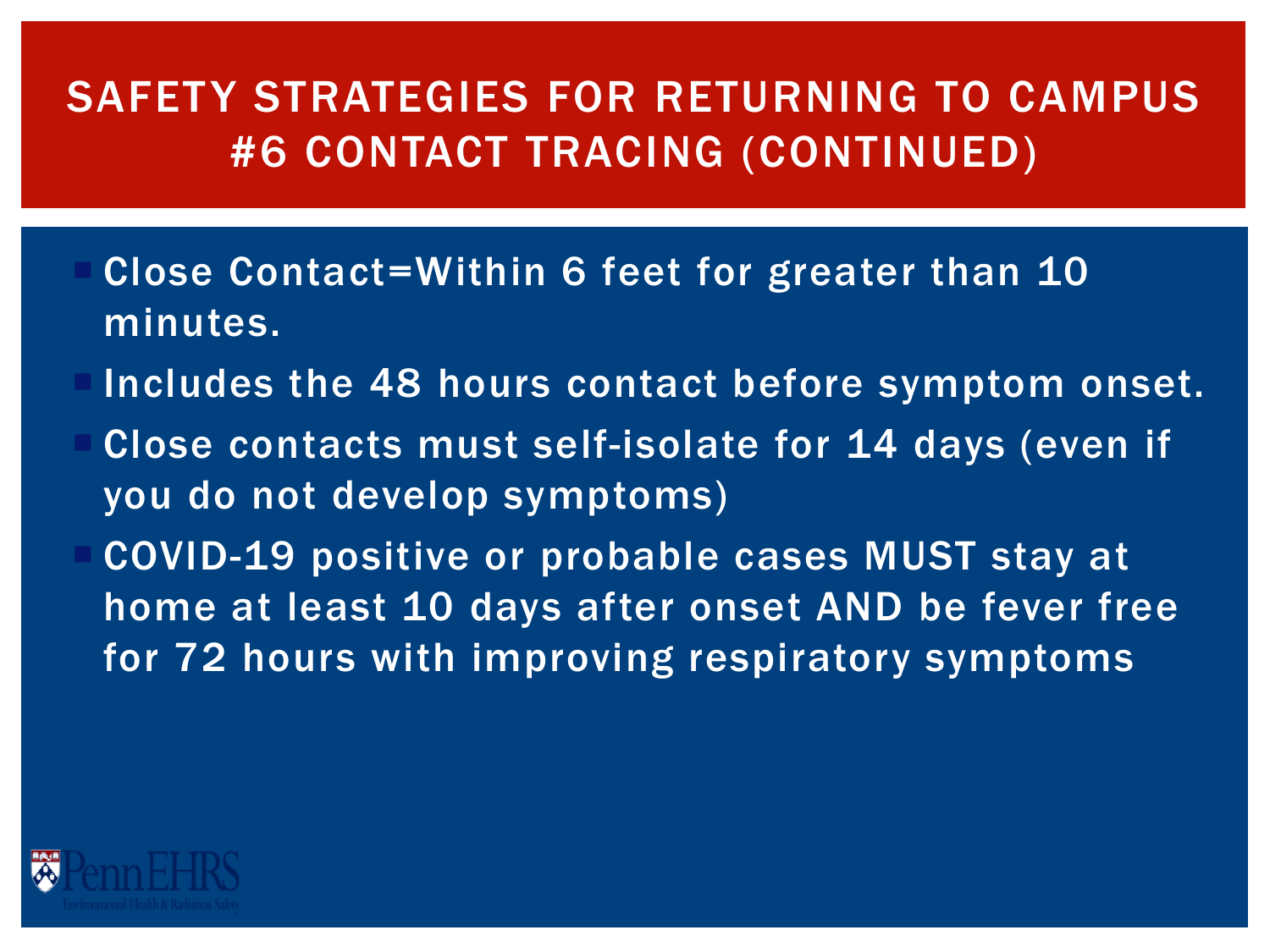## CONTACT TRACING (CONTINUED)

- EHRS will contact supervisor and COVID-19 case to determine the list of potential close workplace contacts.
- EHRS will then notify by phone the close contacts and follow up with a letter explaining what they must do.

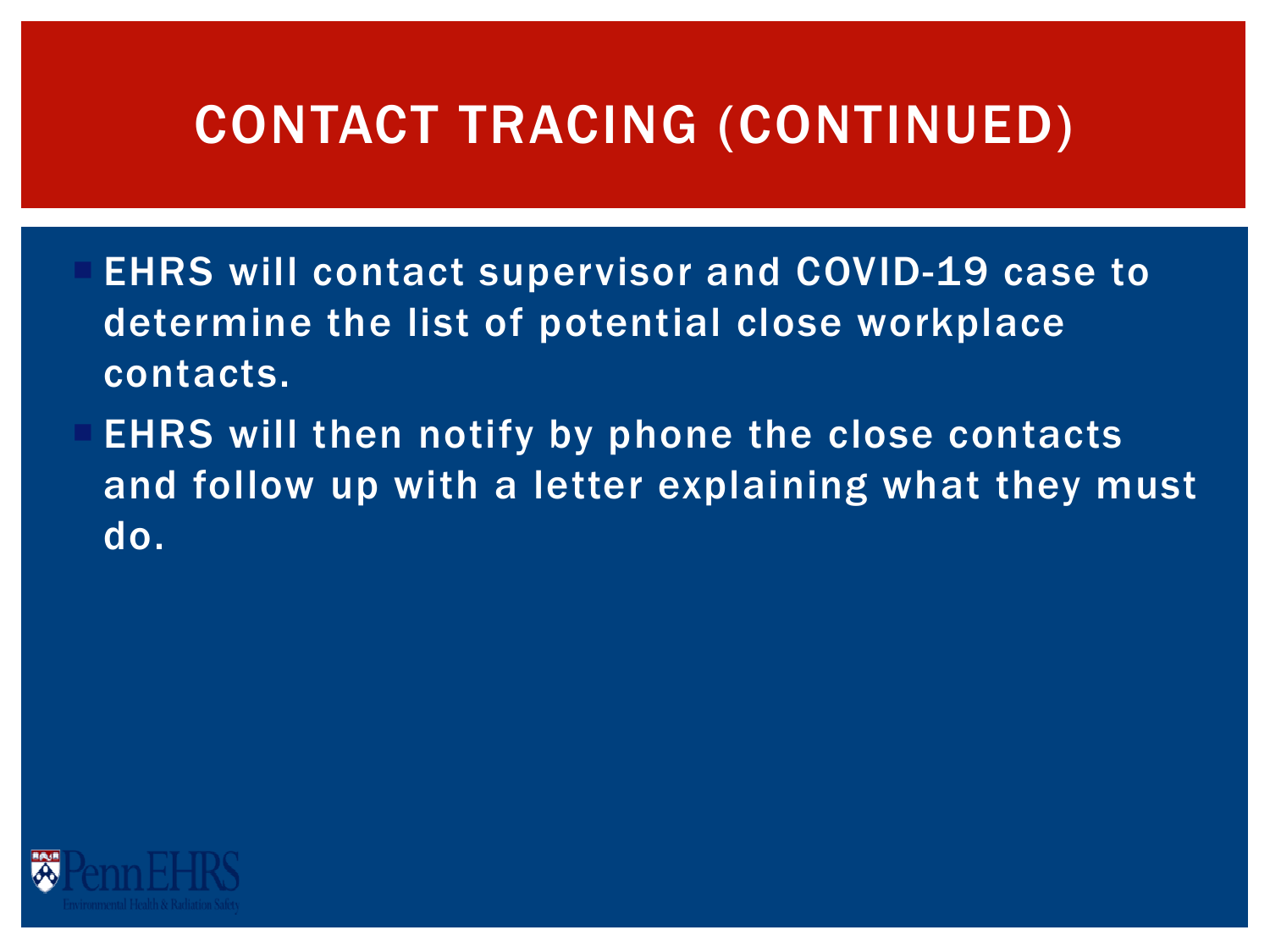## EHRS WEBSITE RESOURCES

- EHRS Resumption of Research Checklist
- EHRS COVID-19 Research Resumption Training
- EHRS Notification Web Form
- COVID-19 Research
- PPE Specifications

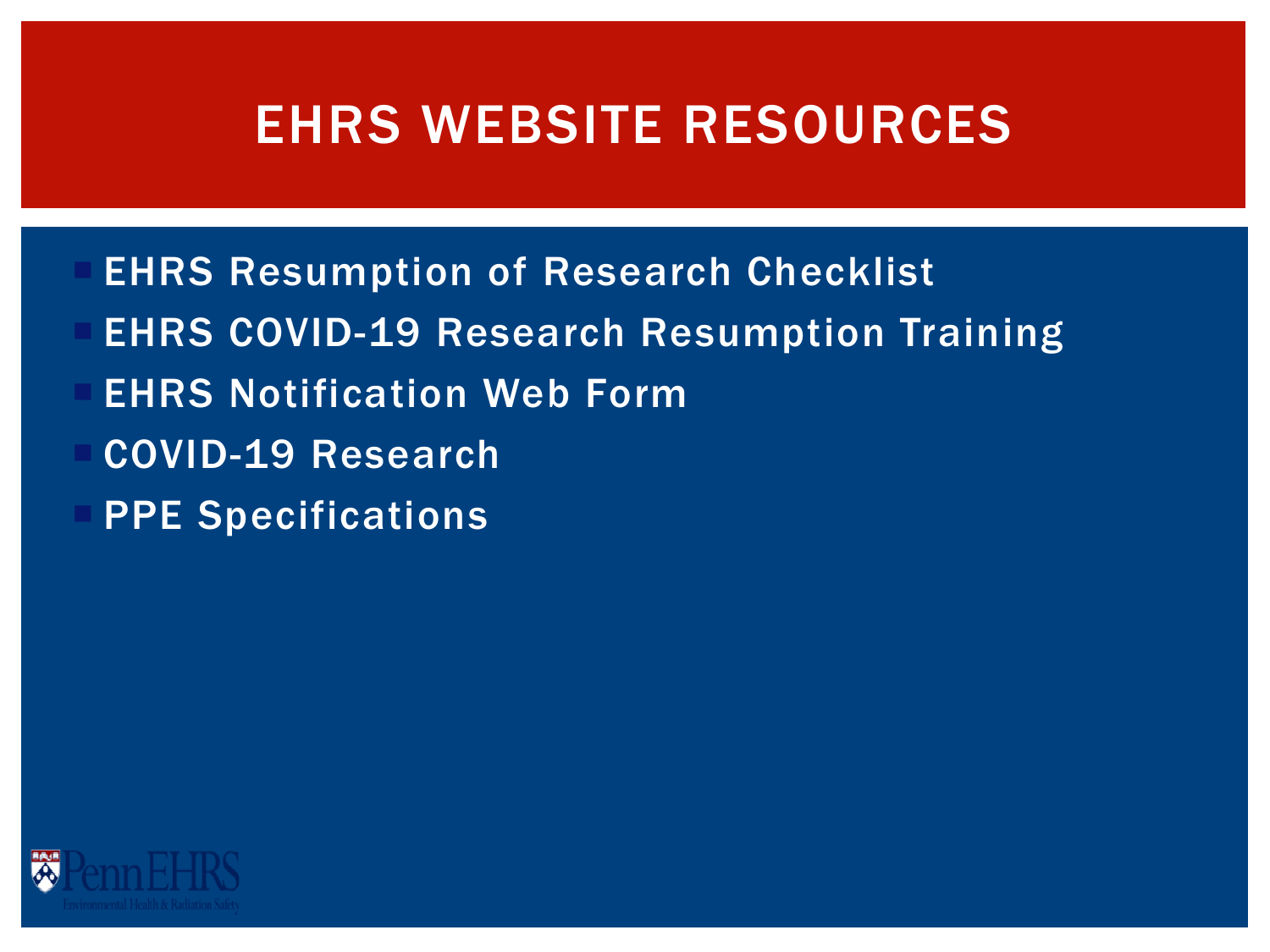#### 6 STRATEGIES FOR RETURNING TO CAMPUS

- **Health Self-Monitoring**
- Social Distancing
- **Mask Wearing**
- **Hand Hygiene**
- 5. Cleaning and Disinfection of Surfaces
- 6. COVID-19 Case Reporting and Close Contact Tracing